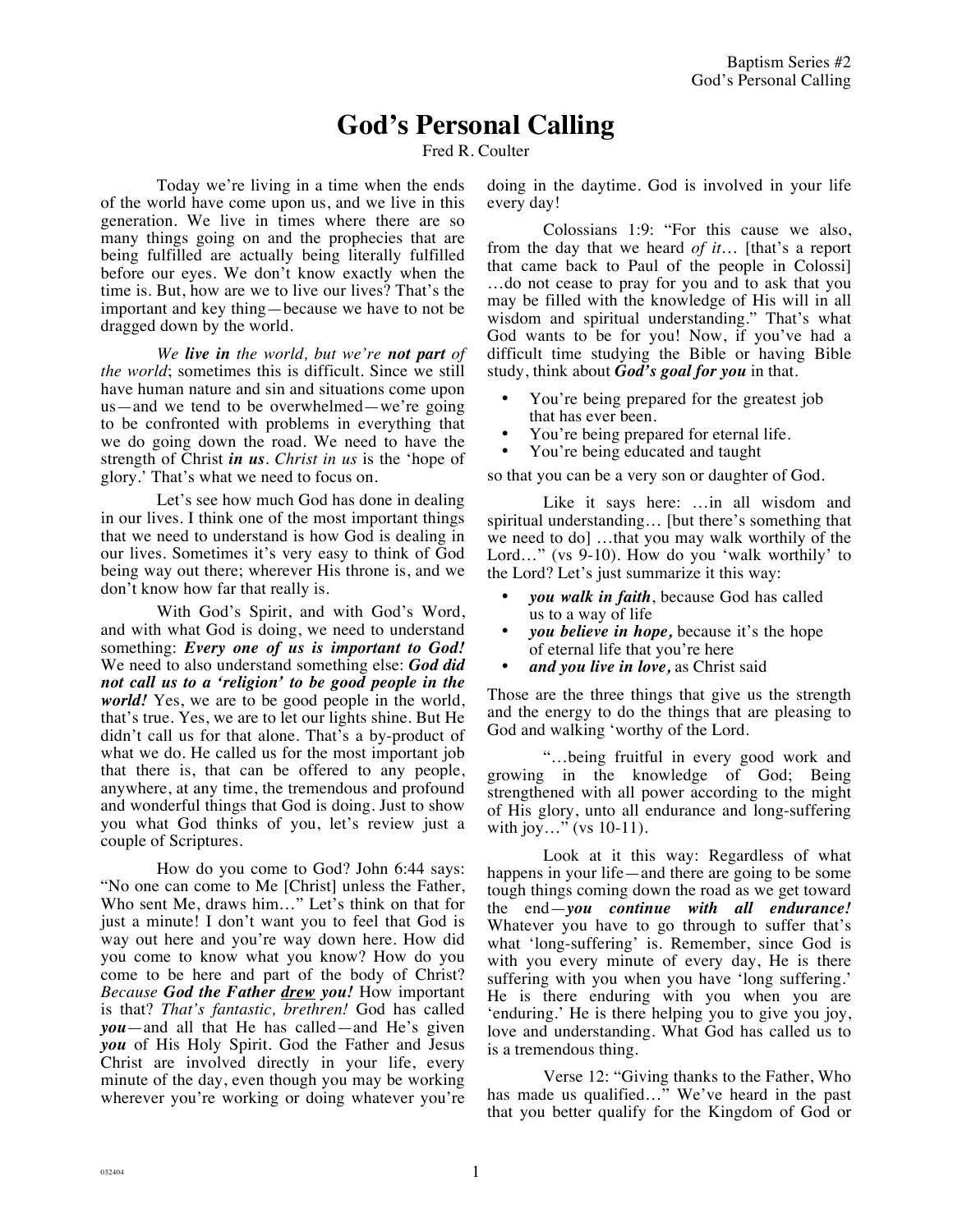you 'ain't gonna be there.' Well, that's true. But, *who* qualifies you? Yes, we have our work to do, that's true:

- we've got a lot of work to do
- we've got to do it right
- we have the things in our personal lives
- we have the things in our families
- we have the things with the brethren
- we have our personal growing and overcoming

God has not called us to a stagnant life or a stagnant way of life. He has called us to an exciting, powerful thing that He has called us to do. Like prayer—praying for those who are in trouble and difficulty and sickness—is a sacrifice to God. That's important.

Now notice—He 'qualified' us "…for the share of the inheritance of the saints in the light…" (v 12). What is an 'inheritance'? In the course of everyone's life—because of the way that things are—our parents die, aunts and uncles die, and every once in a while you receive and inheritance. That inheritance is real! It is concrete! What kind of inheritance are we going to have? *We are going to receive a powerful inheritance, indeed!* It's not going to come easy.

- we have things to do
- we have things to go through
- we have trials that we have to endure
- we have things we have to overcome
- we have sins we need to repent of
- we have laziness that we've got to get rid of

All of those things are true.

Romans 8:14—here's how our lives are to be led: "For as many as are led by *the* Spirit of God..." The Spirit of God isn't going to make you do it; it isn't going to pull you; it isn't going push you; *it will lead you* by your choices, by your desire, by your love for God. *It will lead you*.

"…these are *the* sons of God. Now, you have not received a spirit of bondage again unto fear, but you have received *the* Spirit of sonship, whereby we call out, 'Abba, Father'" (vs 14-15).

That means that it is the Father Who does the drawing. Stop and think of it for just a minute. The great Sovereign God—God the Father—Who rules the vastness of the universe; Who sent His Son to die for you so that you can live. *He Himself has called you—you, individually!* That's what's so important and profound for a great and tremendous calling, and we can call Him 'Abba, Father.' Your children come up, get on your knee and say, 'Daddy.' That's a good example of that.

Verse 16: "The Spirit itself bears witness conjointly with our own spirit, *testifying* that we are *the* children of God. Now if *we are* children, *we are* **also heirs—truly, heirs of God and joint heirs with Christ—**…" (vs 16-17). What did Christ inherit?

Brethren, this is a joint project by God the Father and Jesus Christ to deal in your life directly. Maybe this will help get rid of some of the lackadaisicalness, because what is true is this: *No minister can beat sin out of anybody, or preach it out of anybody!* But through the sacrifice of Christ, the power of God's Holy Spirit and the vision because it says: 'Where there is no vision the people perish'—and 'the vision' not meaning that you see like a moving picture, but you have a focus on what God is doing in your life, and why God is doing it.

Hebrews 1:1: "God, Who spoke to the fathers at different times in the past and in many ways by the prophets, has spoken to us in these last days by *His* Son, Whom He has appointed heir of **all things**…" (vs 1-2). What does 'all things' mean? *The universe!* God doesn't do things for nothing. He didn't create the universe out there that it isn't going to be used. No, *He created it to use it!*

Let's just give another example. If you own a piece of property that's yours—isn't it? You put in your will: when I die I want to give it to so-and-so. When you die they inherit the property and it becomes theirs. Now, let's apply the same thing here. Jesus Christ is the Heir of ALL things. And we'll see where that puts us. Is the universe a physical thing out there that can be seen—just like if you own land, you can stand on it? *Yes!* That's what He's inherited.

"…by Whom also He made the worlds… [He made it *for the very purpose of calling us.* Think on that!] …Who, being *the* brightness of *His* glory and *the* exact image of His person, and upholding all things by the word of His own power, when He had by Himself purged our sins, sat down at *the* right hand of the Majesty on high; Having been made so much greater than *any of* the angels, inasmuch as He has inherited a name exceedingly superior to them" (vs 2-4). He never called any of them His sons, or begotten by Him.

Let's complete part of the picture here, Romans 8:16: "…that we are *the* children of God. Now, if *we are* children, *we are* also heirs—truly, heirs of God **and joint heirs with Christ—**…" (vs 16-17)—*Who inherited 'all things.* You have a real, joint inheritance coming. That's why when He says, 'to those who overcome' and are 'into the joy of the Lord.'

There's another catch that comes with it: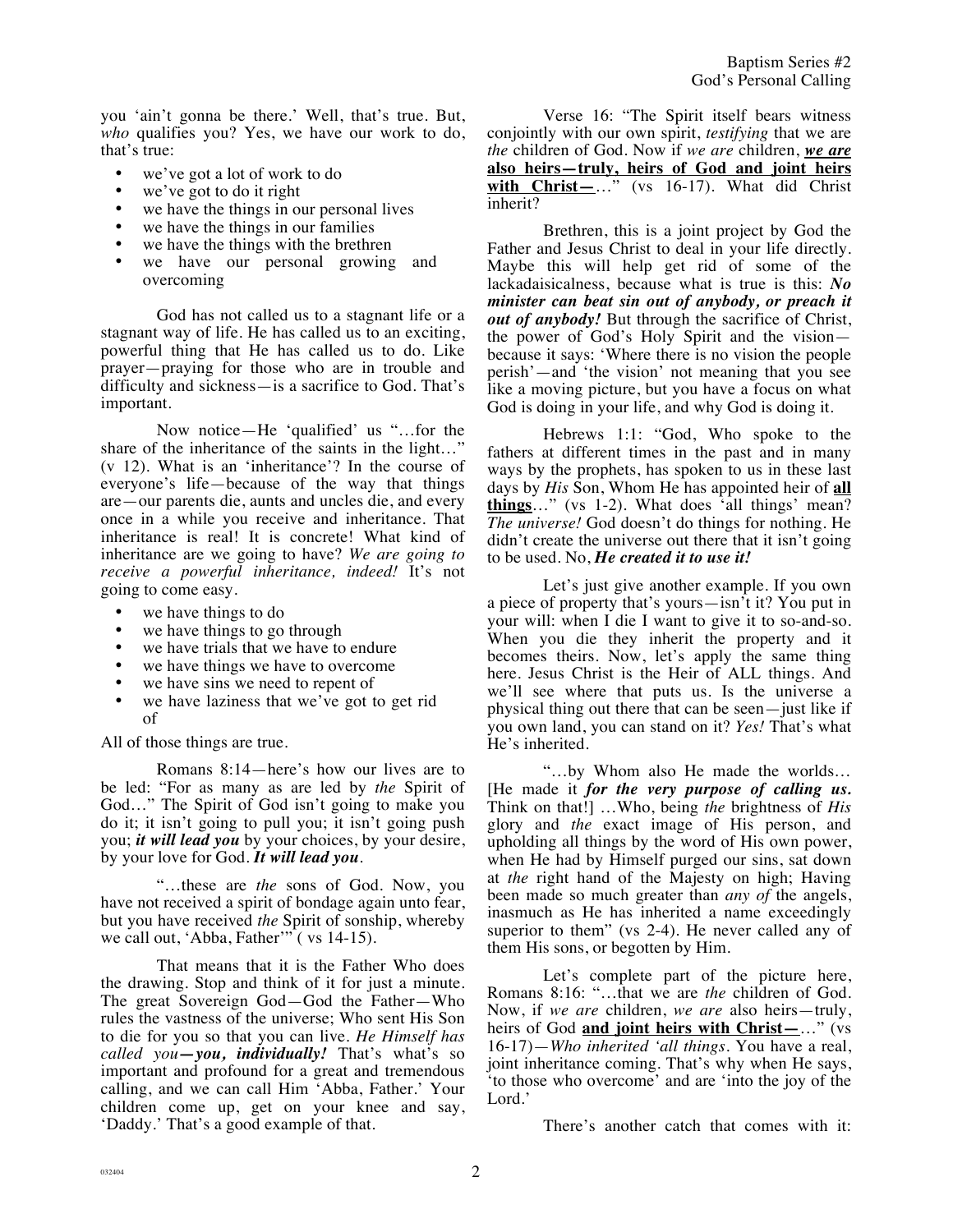…**if** indeed we suffer together with Him…" (v 17). There are going to be times when we are going to suffer. But how do we get through these times of sufferings and difficulties. I'm not going to ask anybody to raise their hands if you have never had a trial, because I don't think anybody's hand would be raise. We all have them—I have mine, you have yours—and God gives that to us, because God wants to know what is in our heart.

Are we going to trust Him in everything? *or*  Are we going to be like the 'seed sown by the way'? *or* Are we going to be like the seed 'sown into the thorns and thistles' that we give up? *No!* Notice what happens here if we suffer together with Him, because there is a reward for that:

"…so that we may also be glorified together with Him. For I reckon that **the sufferings of the present time** *are* **not worthy** *to be compared* **with the glory** that shall be revealed in us" (vs 17-18).

They just recently perfected the technology where they can take 3-D pictures of babies in the womb. Fantastic, isn't it? They found that at 12 weeks-old, these babies are moving their arms or moving their legs or practicing walking; they're opening their mouths or opening their eyes; they're smiling; they're reacting if they hear noise because it comes right through the mother's abdomen and right into the embryonic fluid, which then transmits the sound to their ears. So they hear! Here's this new life, at eight weeks the baby is fully developed, but we've never thought of it this way. After a life has been conceived, that life has it's first existence in its mother's womb, and it grows to a certain point. In this life in the womb it's not able to see, but it can hear a little bit, and it practices all the basic things it will need when it's born into the world—to begin to live—sucks its thumb and so forth so it gets a little practice for nursing.

Now, when the baby is born it's quite an event, and here comes a brand new life, that it has to take its first breath. The first thing that it must do is breathe and it's never done it before. So likewise, when we are resurrected. The baby is born, it breathes, has to be fed, all the things that go along with living. You can see how temporary human life is. Isn't it amazing how much vanity we all have in spite of the fact that we could die in just a snap of a finger.

Then God calls us and opens up our mind, gives us His Spirit, puts the very seed of begettal in our minds, in the spirit of our minds, to become the begotten children of God, *yet to be born at the resurrection.* This is what it's talking about here, that we can be glorified together with Him. When we are born again at the resurrection, we are going to be different and we are going to do things for the first time that we have never done—just like when we were born from our mother's womb, we did things we never did before. So, you might say that there are the three categories of your life:

- 1. in the womb
- 2. in the world
- 3. and born again into the Kingdom of God

Amazing thing—isn't it?

We're going to have to suffer some things. As we look down the road and see how this world is really going—excuse the expression: 'to hell in a hand-basket'—which it really is. There's going to be a lot of suffering, and there's going to come a time when we're going to be despised. There's going to come a time when we won't have the time to study, to pray, to overcome like we do now—which gives it a far higher priority, when we understand it, than perhaps we've even thought of.

"…[They] *are* not worthy *to be compared* with the glory that shall be revealed in us"  $(v 18)$ . Paul is writing here *so that they will be inspired* with:

- the *desire* to overcome
- the *desire* to repent
- the *desire* to love God
- the *desire* to change
- the *desire* to be in the Kingdom of God

If you have that then you won't ever have to worry about being zealous or not.

What I want you to do is *I want you stir up the Spirit of God in you for that desire!* I want you to see in your minds eye that:

- God Himself is personally dealing with you
- God is helping you<br>• God has given His!
- God has given His Spirit to you<br>• God loves you
- God loves you
- Christ loves you

and wants you to change and grow and overcome to receive the greatest blessings that you could possibly receive.

Colossians 1:13: "Who has **personally rescued us**…" There is a special verb in the Greek which is called the middle voice verb. We're going to see this again in Eph. 1. This means that the subject *God* is also the *final recipient of the action*; so it could be translated *himself* or *personally.*

Verse 13: "Who has personally rescued us from the power of darkness…" Have you ever thought of that? Why are you here and not there? *Because God Himself has 'personally rescued you from the power of darkness.'*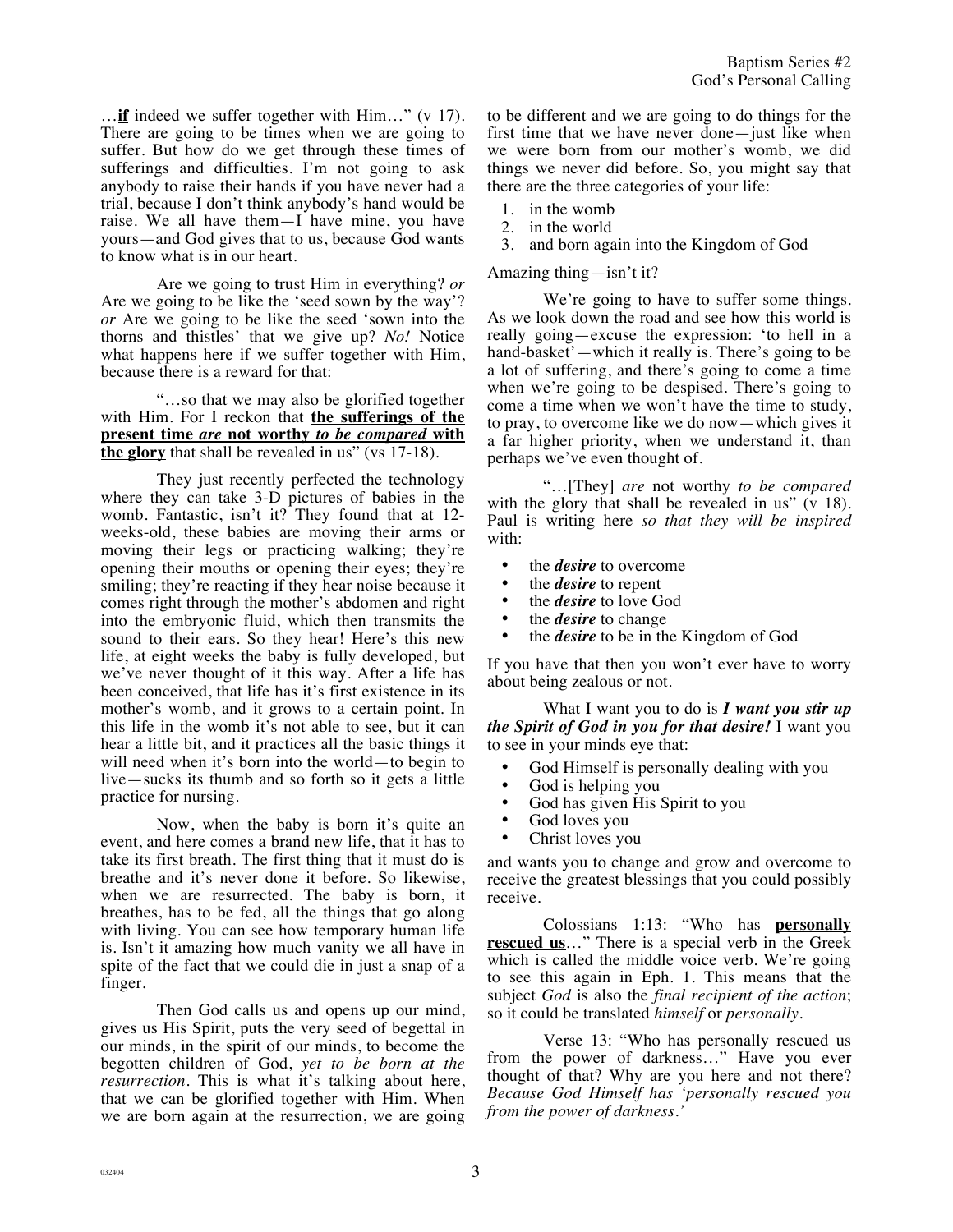"…and has transferred *us* unto the kingdom of the Son of His love" (v 13). In other words, we are all under the jurisdiction of Jesus Christ and subject to the Kingdom of God, though the Kingdom of God is not here because the Kingdom of God is not of this world. It is to come! We're going to be a part of that.

Verse 26: "*Even* the mystery that has been hidden from ages and from generations, but has now been revealed to His saints; to whom **God did will**… [anything that you understand is *by the will of God*] …to make known what *is* the riches of the glory of this mystery among the Gentiles; which is Christ in you, the hope of glory" (vs 26-27). *That's why Christ is in us!* Not only are we going to share the inheritance with Him at the resurrection, but He is *in* us now. We are, as Paul says in 1-Cor. 3 'the temple of God.' God wants to *live and dwell in His people* at this point right now. That's His whole purpose. We are not to love the world; we live *in* it, we're not *of* it.

2-Corinthians 6:14: "Do not be unequally yoked with unbelievers…." There are things we have to watch out for; there are things we have to do: we have to live our lives correctly and so forth.

"…For what do righteousness and lawlessness *have* in common? And what fellowship *does* light *have* with darkness? And what union *does* Christ *have* with Belial? Or what part *does* a believer *have* with an unbeliever? And what agreement *is there between* a temple of God and idols? For you are a temple of *the* living God, exactly as God said: 'I will dwell in them and walk in *them*…" (vs 14- 16).

You could also say, 'enjoy with them and suffer with them.' As it says a little later on, 'and sup with them.' God the Father has called us through Jesus Christ to a *personal fellowship relationship* with Him:

- through study
- through prayer
- through living and walking in God's way

That's a tremendous thing! In that God is with us every minute of every day in everything that we do. That's a tremendous thing when you understand that.

"…'I will dwell in them and walk in *them* and I will be their God, and they shall be My people…. [God says of the world]: …Therefore, come out from the midst of them and be separate,' says *the* Lord, 'and touch not *the* unclean, and I will receive you; And I shall be a Father to you, and you shall be My sons and daughters,' says *the* Lord Almighty" (vs 16-18).

That's why God called you—*God loves you; God desires you.* He didn't call the rich, didn't call the mighty, didn't call the great, didn't call the famous. *He called you and me for a great and tremendous purpose far and beyond anything that the world could ever think of,* because it hasn't ever entered into their minds, or they have never even thought of it. *It has to be through God's Spirit that we understand it!*

Let's see what we need to do. If there's any one thing I want you to remember from this message, because I know—as I've experienced in my life—many times you're going to come to a trial where you're walking through your 'valley of death': whether it be because of sickness; whether it be because loss of a loved one; whether it be because of loss of job—whatever the circumstances may be—there are going to be times when you're going to have to come to God and *understand that without God there is nothing!* He's going to bring each and every one of us to the point that we are going to totally trust in Him for everything.

That's a summary of every trial and difficulty that comes along—that's the whole purpose in it. Because then, just like the little baby in the womb is practicing to walk and to suck its thumb, so likewise when we are living in this world and the trials and difficulties we go through, we are learning:

- to *walk* with Christ
- to *trust* in that faith
- to *believe* in that hope
- to *live* in love

## *That's how we learn!*

Ephesians 1:3 "Blessed *be* the God and Father of our Lord Jesus Christ, Who has blessed us with every spiritual blessing in the heavenly *things* with Christ.'

- Is it not a heavenly thing that God the Father has called each one of us?
- Is it not a heavenly thing to receive the Spirit of God?
- Is it not a heavenly thing to understand the Word of God, which God gives us, because only He can give us the understanding?
- *Yes it is!*

Verse 4: "According as He has personally chosen us for Himself…" That's an awesome statement—isn't it? When you get down to the bottom of your 'valley of death' that you have to walk through, ask God for the strength and power and Spirit to help you, because *He has personally chosen you for Himself*. I don't know about you,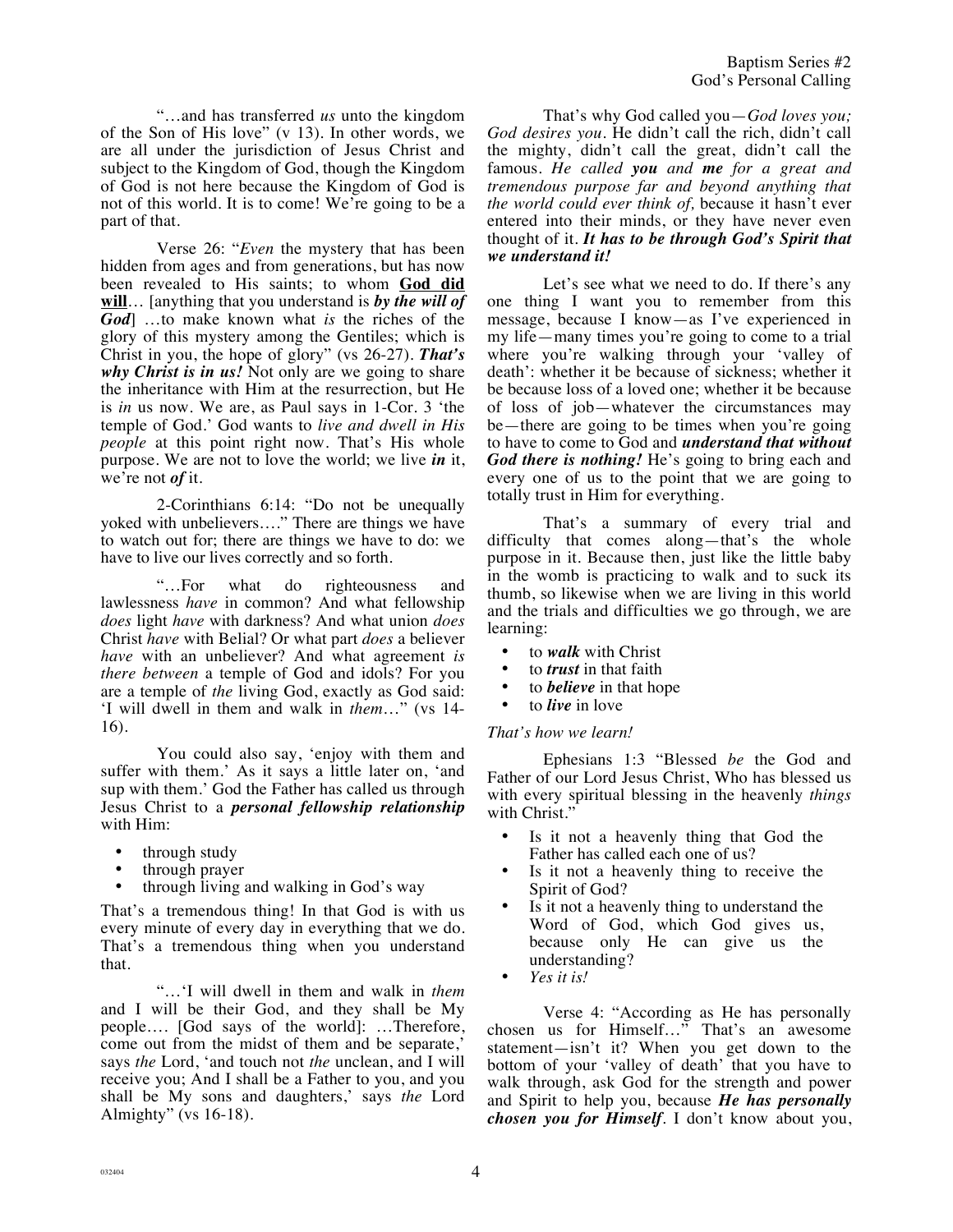but that overwhelms me! That's how great, fantastic and vast that the promises of God are.

"…before *the* foundation of *the* world… [that's His plan that He had before the foundation of the world] …**in order that we might be Holy**…" (v 4). Think about that! God is Holy! He says in Leviticus and Peter wrote in 1-Peter 1, 'be Holy because I am Holy.'

"…and blameless…" (v 4)—because you're in a relationship of grace and mercy and kindness.

"…before Him in love; having predestinated us…" (vs 4-5). This is our predestination: this is why God has called us. Just like when a new life is conceived in the womb, it is predestined—that if everything goes the way it should—to be born in nine months as a son or daughter of that mother and father.

When you're waiting for the child to be born you're anxious, you're preparing, everything has to be just right. I remember when Rachelle was born, my mom and Delores and I and the three boys were down at Salt Shaker in South Pasadena and we're sitting there eating, and Delores says, 'Ut Oh, I'm going to have it.' Here we just got served, and we said, 'Oh no, this can't be.' We all started eating like horses that never had had any hay. We got out of there and we had a mid-wife deliver the baby. We got home and the mid-wife got there and within two minutes Rachelle was born. My mom was right there and she said, 'It's a girl! It's a girl!'

Now look, let's understand something: Don't you think there's going to be joy in heaven by God the Father and Jesus Christ and all the angels when the resurrection takes place? *Yes, indeed, without a doubt!*

Verse 5: "Having predestinated us for sonship to Himself through Jesus Christ, **according to the good pleasure of His own will**." That's how much God is involved in our lives. I tell you what, I don't think that you will—once you really grasp this—ever have an excuse for not praying or studying or trying and overcoming. God will bless you that much more.

Notice what this is to do, v 6: "To *the* praise of *the* glory of His grace… [that's why we have the grace of God; we live under His grace] …wherein He has made us objects of *His* grace in the Beloved *Son*; in Whom we have redemption through His blood, *even* the remission of sins, according to the riches of His grace, which He has made to abound toward us in all wisdom and intelligence" (vs 6-8). Furthermore, God has taken you into His confidence; He has revealed to you what the world does not know.

Verse 9: "Having made known to us the

mystery of His own will… [the Family of God] …according to His good pleasure, which He purposed in Himself; that in *the Divine* plan for the fulfilling of *the* times, He might bring all things together in Christ, both the things in the heavens and the things upon the earth; *yes,* in Him, in Whom we also have obtained an inheritance, having been predestinated according to His purpose, Who is working out all things according to the counsel of His own will; that we might be to *the* praise of His glory, who first trusted in the Christ" (vs 9-12).

The purpose of God—when you understand it with His Spirit—is:

- to *inspire* you *to love God* with all your heart and mind and soul and being
- to *inspire to love your neighbor* as yourself; and the brethren as Christ has loved us
- to *inspire* us to desire, with ever fiber in our being, *to be in His Kingdom*

That's why God has called us. That's why we do the things that we do.

This is my favorite part of the Bible. It has more to it, it tells more of the plan of God than anything else, right here. As we go through this, let's just let the words sink in.

Ephesians 3:11: "According to *His* eternal purpose, which He has wrought in Christ Jesus our Lord, in Whom we have boldness and *direct* access with confidence through His *very* own faith. So then, I beseech *you* not to faint at my tribulations for you, which are *working for* your glory. For this cause…" (vs 11-14).

This is how Paul looked at the problems and difficulties in his life. This is how we need to look at the problems and difficulties that are coming on the world, and we're going to be confronted with the like we have never, ever, ever expected. So, keep this in mind.

Verse 14: "For this cause I bow my knees to the Father of our Lord Jesus Christ, Of Whom the whole family in heaven and earth is named… [you have a new name coming] ...That He may grant you, according to the riches of His glory, to be strengthened with power by His Spirit in the inner man; that Christ may dwell in your hearts by faith; *and* that being rooted and grounded in love, you may be fully able to comprehend with all the saints what *is* the breadth and length and depth and height" (vs 14-18).

That is of God's plan. After we're born into the Kingdom of God at the resurrection, to go on from there for all eternity!

Verse 19: "And to know the love of Christ,